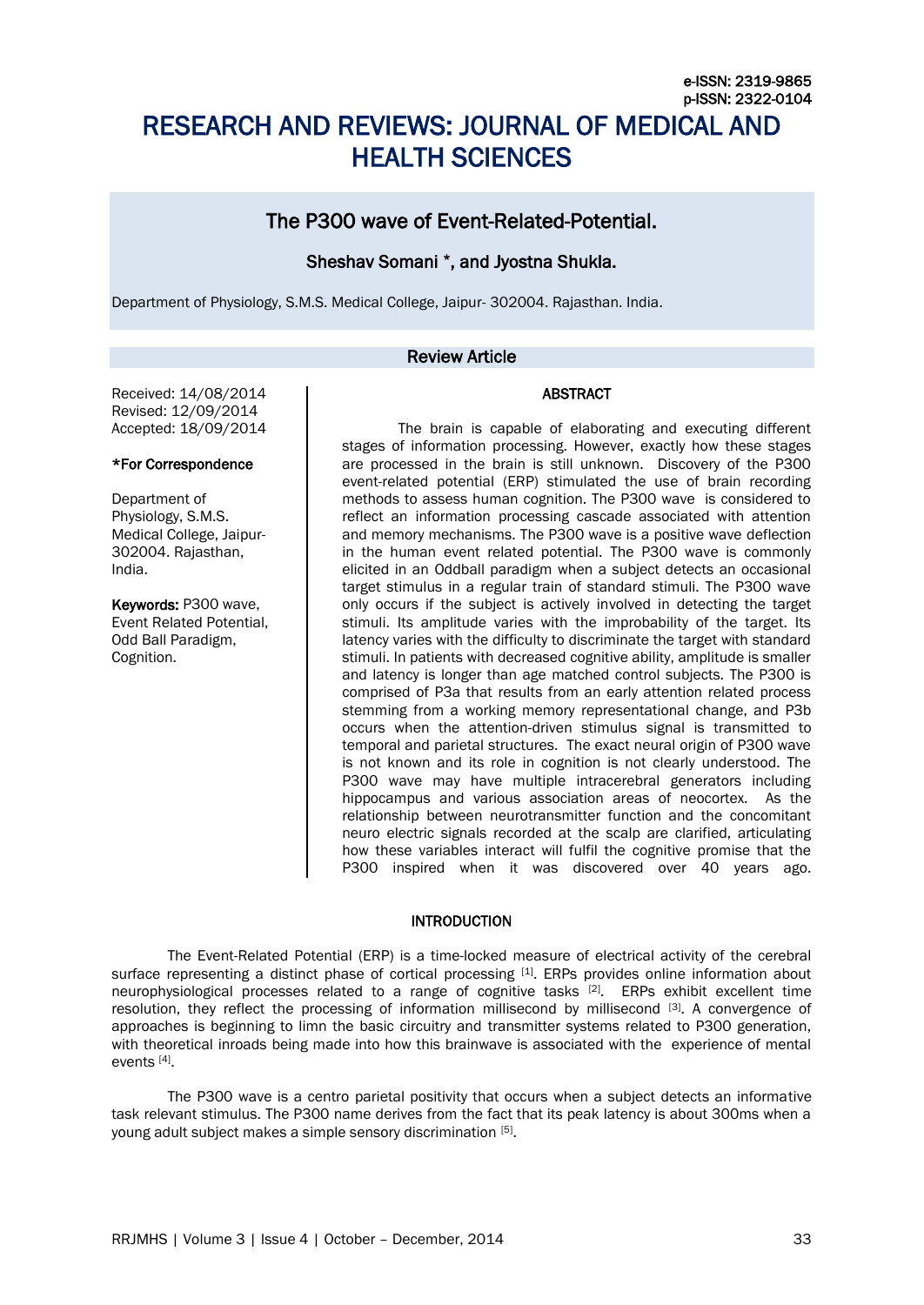It has also been called the P3 Wave because it is the third major Positive peak in the late sensory evoked potential and Late positive component(LPC)<sup>[6]</sup>.

Classically, the P300 response is divided into 2 sub components: P3a and P3b. The P3a component is mainly distributed in frontal regions and its usual latency ranges from 220 to 280milliseconds. P3a amplitude exhibits rapid habituation which depends on novelty of stimuli. P3a reflects automatic cognitive processing and the orientation response. This Novelty P300 is sometimes called the P3a<sup>[2]</sup>.

In contrast, the P3b component presents a centro parietal topography and a longer latency usually comprised between 280 – 600milliseconds. For eliciting the P3b component, the subjects here must produce an active discrimination either by pressing a button or silent counting. The P3b is linked to the closure of cognitive processing before starting the motor response and is maximally distributed over parietal sites [7]. The functional significance of the P3a is not as well understood as that of the P3b. Indeed, the former component could reflect involuntary switching of attention (or attentional reallocation) to distraction from the primary task [8]. Another interpretation is that the P3a could reflect the inhibition of response processes that normally follow the detection of target stimuli [9]. The P3b is thought to reflect immediate memory mechanisms triggered when the mental model or schema of the stimulus environment is refreshed and updated [10]. In studies on ERPs, measurement of the P300 is generally centered on the P3b and elicited via an auditory or visual oddball paradigm (based on the detection of infrequent stimuli among a train of regular stimuli) [11].



#### Oddball Paradigm

Genesis of P300 (P3a & P3b)

In a very simple but widely used experimental task – the so called oddball paradigm – the participant is presented with two stimuli differing in some sensory characteristic (pitch of a tone, outlines of a geometrical shape, etc.). One of the stimuli (rare, target, significant) is presented relatively less frequently than the other (frequent, non-target, insignificant). A participant should make some response – either covert (such as silent counting) or overt (such as pressing a button) – to a rare target stimulus. The other stimulus does not require a response.

In this case, non-target deviant stimuli that disrupt the ongoing oddball task generate both a large fronto - central P3a or Novelty P3<sup>[12]</sup> and a later parietal P3b<sup>[13,14,15]</sup>.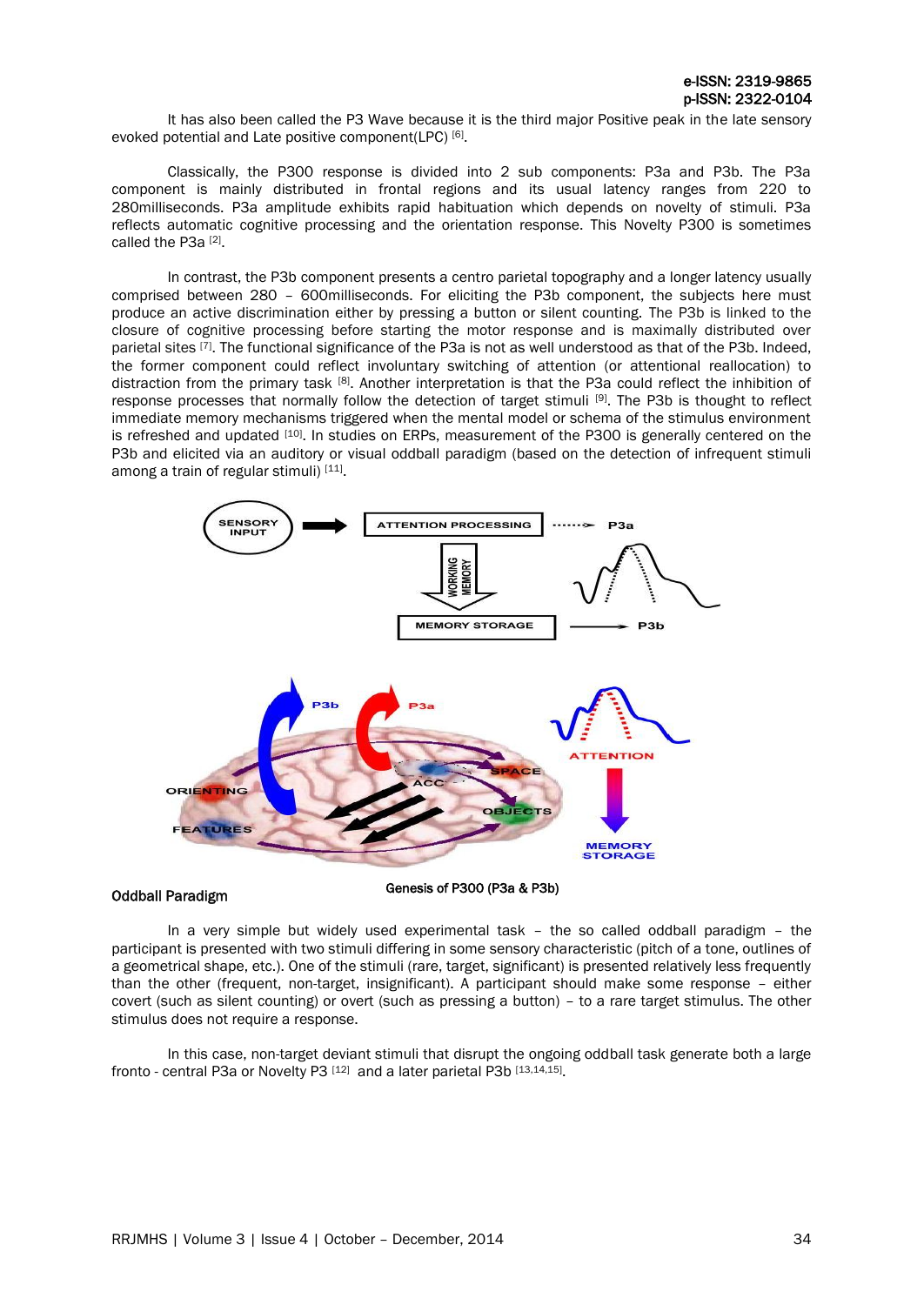

S - Standard or Frequent stimulus T – Target or Infrequent stimulus

# P300 Amplitude

Amplitude (μV) usually is defined as the difference between the mean pre stimulus baseline voltage and the largest positive-going peak of the ERP waveform within a time window determined by stimulus modality, task conditions, subject age, etc [4].

P300 scalp distribution is characterized as the amplitude change over the midline electrodes (Fz, Cz, Pz) that increases from the frontal to parietal electrode sites for target stimuli [16].

# **CONTEXT UPDATING THEORY OF P300**



#### Context Updating Theory

The P300 indexes brain activities underlying revision of the mental representation induced by incoming stimuli [17] . After initial sensory input, an attention-driven comparison evaluates the representation of the previous event in working memory. If no stimulus attribute change is detected, the current mental model or "schema" of the stimulus context is maintained, and only sensory potentials are evoked. When a new stimulus is detected, the "updating" of the neural stimulus representation in working memory occurs and P300 is produced [4].

The context-updating hypothesis is the major theoretical account of P300, although other positions have emerged [18, 19]. However, as the P300 can reflect habituation and dishabituation, this ERP component clearly indexes fundamental attention and memory-related operations [20,21].

#### Resource Allocation and P3OO

The P300 context-updating ion hypothesis was derived in large measure from manipulating target stimulus probability in the oddball task. Discriminating a target from a standard stimulus produces a robust P300 that increases in amplitude as the global and local sequence probability for the target stimulus decreases [22,23]. These findings implied that P300 originates at least in part from working memory comparisons, and that conscious awareness may be related to stimulus sequence effects [24,25] . P300 amplitude reflects the neural activity related to memory when the stimulus context is updated [26].

P300 amplitude therefore reflects the strength of memory formed during encoding and storage processes that varies across serial position in recognition tasks [4].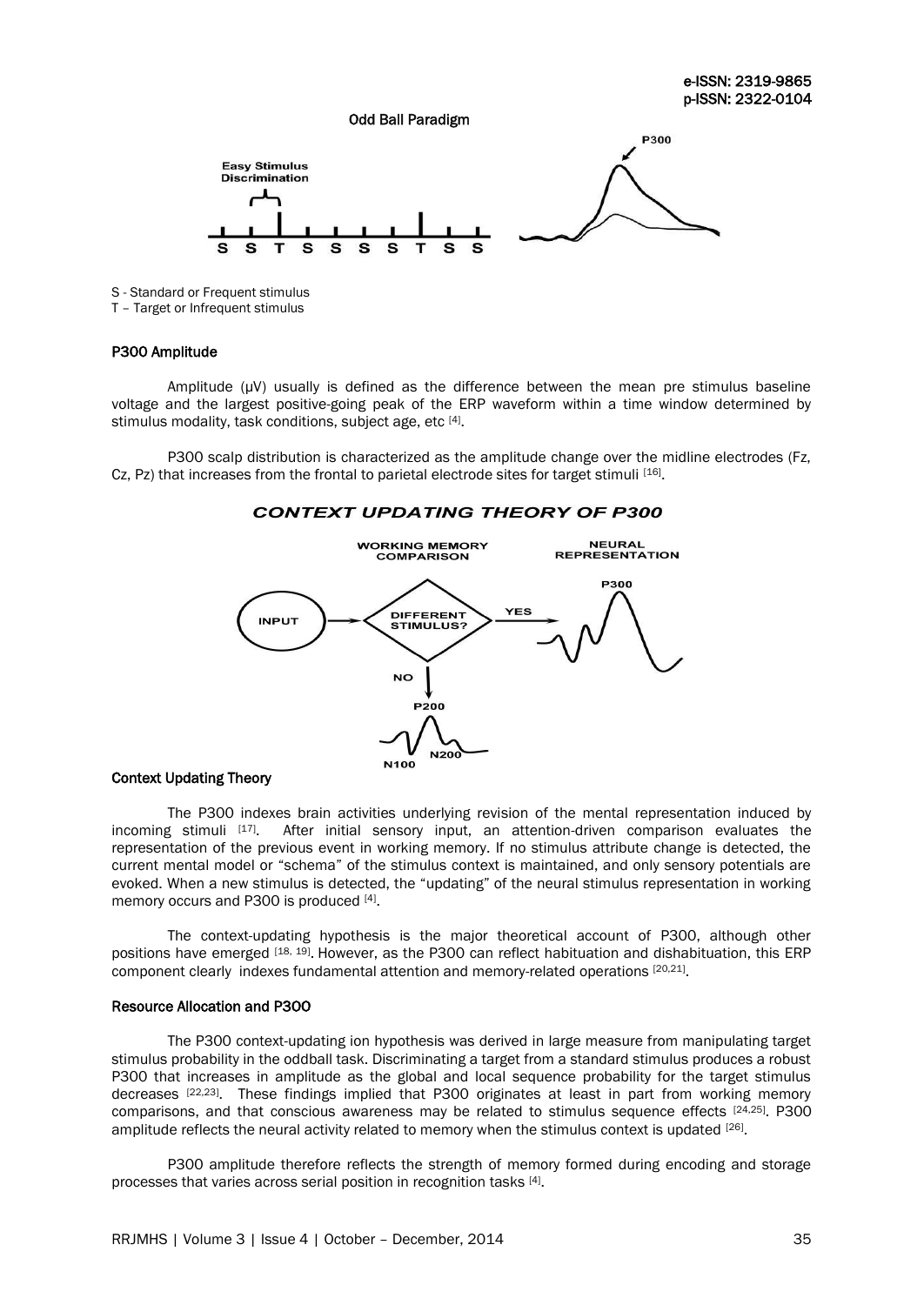# Target to Target Interval

TTI determines how quickly resources can be redirected to process target stimuli [27].

P300 event related potential (ERP) measures are affected by target stimulus probability, the number of non targets preceding the target in the stimulus sequence structure, and inter stimulus interval (ISI). Each of these factors contribute to the target to target interval (TTI), which also has been found to affect P300. Amplitude increased as TTI increased for both auditory and visual stimulus conditions, where as latency tended to decrease with increased TTI [28].

## P300 Latency

Latency (ms) is typically defined as the time from stimulus onset to the point of maximum positive amplitude within this same time window [4].

P300 latency is thought to index classification speed, which is proportional to the time required to detect and process a target item [29, 30]. P300 peak latency changes over the scalp and is shorter over frontal areas and longer over parietal areas [31,32]. Semantic-based compatibility tasks produce a larger P300 latency/response time difference compared to spatial compatibility tasks. Furthermore, P300 latency has been used as a metric for timing mental events producing other ERP components [33,34]. P300 may originate from the neural events that link stimulus perception and event response [35].

Individual differences for P300 latency are correlated with mental speed, such that shorter latencies are related to superior cognitive performance [36]. The neuropsychological tests that produce the strongest correlation between P300 latency and cognitive capability assess how rapidly subjects can allocate attentional resources [37,38]. P300 latency decreases as children develop<sup>[39,40]</sup> and increases with normal aging.<sup>[41,42]</sup> Component latency also becomes longer as dementia level increases<sup>[43,44]</sup>, although how brain insult or disease prolongs ERP timing is unclear [45,46].

# P300 wave Physiological Variations

- 1. *Gender* Women and men have no statistically significant differences in the ERP Parameters [47] .
- 2. *Age* With increasing age, P300 wave amplitude declines and latency increases linearly due to slowing down of information processing and a decline of short term memory [45].
- 3. *Circadian rhythms* Despite some variation, no statistically reliable results were found for either P300 amplitude or latency, but some variations are due to variation in arousal level [48].
- 4. *Food intake* P300 amplitude is reduced when food has not been consumed recently and increased when food is ingested. P300 latency is relatively unaffected by recency of food intake. It may be related to general changes in arousal level with food consumption [49].
- 5. *Seasonal variation* It depends on the amount of daylight that varies with the seasonal change. Seasons with more light might be conducive to increased activity and overall arousal [50].
- 6. *Menstrual Cycle* P300 amplitude is found to be larger during ovulation than at other times [51]. The affective or arousal quality of stimulus items can interact with hormonal changes and contribute to P300 Variability when the eliciting stimulus is emotionally neutral.
- 7. *Exercise* Exercise can contribute to intellectual performance and imply that energetical activities affect the CNS and, therefore cognitive function. Frequent physical exercise may also have facilitatory effects on mental performance [52].
- 8. *Sleep Deprivation* P300 amplitude tends to decrease and latency increase as sleep begins and with sleep disorders that produce fatigue demonstrating similar results [53]. Hence, changes in arousal level stemming from sleep and its disruption affect P300 amplitude and latency.
- 9. *Drugs*: Caffeine affects P300 amplitude and to a lesser extent peak latency depending on the level of mental fatigue. These findings suggest that caffeine effects on P300 wave are influenced by arousal level [54].

Tobacco can affect both latency and amplitude measures. It is suggested tentatively that nicotine contributes to electro cortical activity most likely by affecting arousal level, and that these changes influence P300 amplitude and latency depending on the dosage level and the task performed.[55,56]

#### Neuropsychology of P3a and P3b

Several ERPs appear related to the P3a, which are elicited by distracter stimuli inserted into the target/standard sequence. When perceptually novel distracters (dog barks, color forms, etc.) occur in a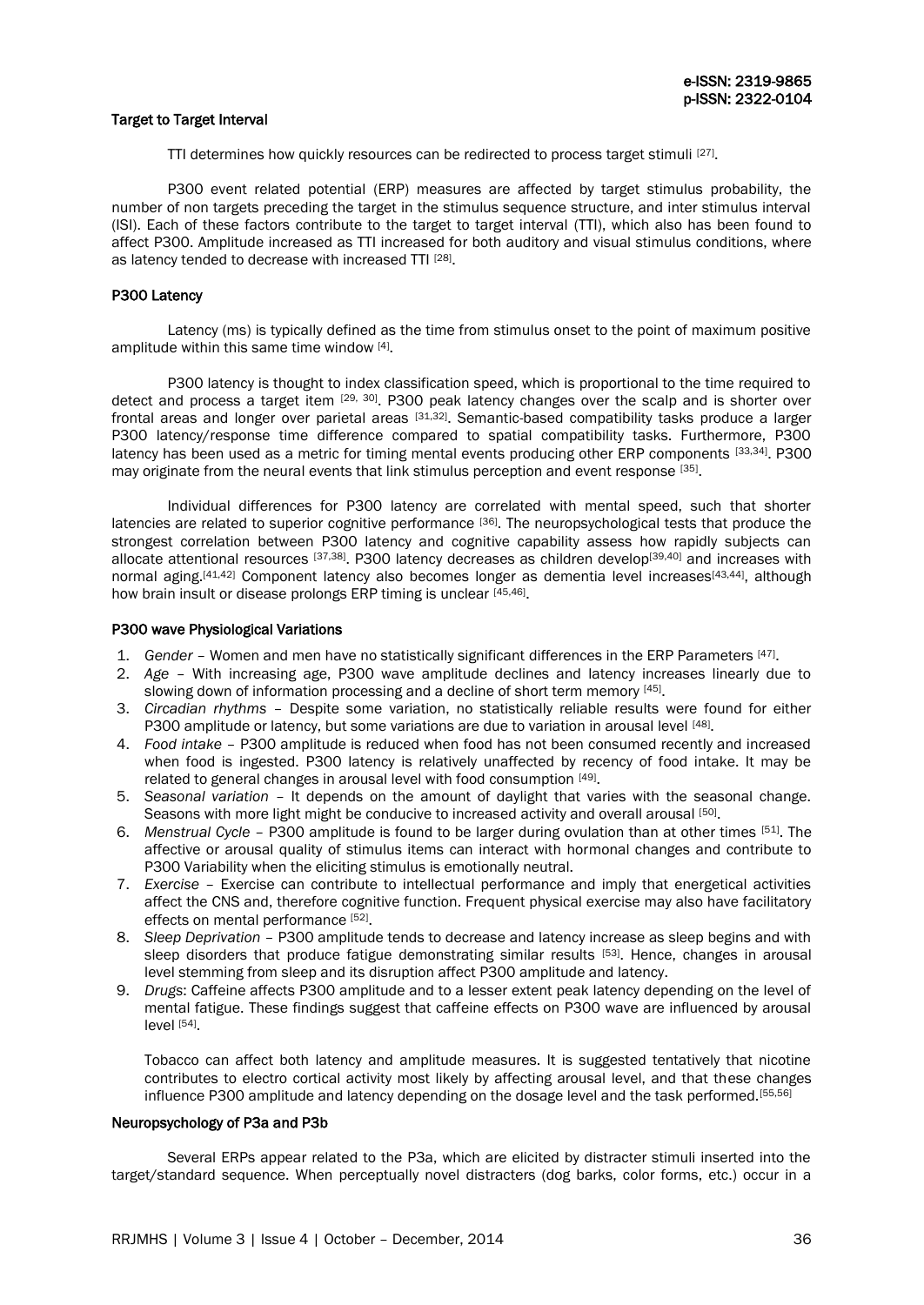series of more typical stimuli (tones, letters of the alphabet, etc.), a frontal/central P300 can be elicited with a relatively short peak latency that rapidly habituates <sup>[57, 58]</sup>. This potential has been called the "novelty P300" and is interpreted as reflecting frontal and hippocampal activity [59].

As novelty P300 amplitude decreases with repeated stimulus presentations, it may be more directly related to the orienting response than the P3b [60, 61]. If non-novel repeated stimuli (tones, letters, etc.) are used as distracters that do not require a response in a three-stimulus oddball, a "no-go" P300 is elicited [62,63]. The P300 from this type of distracter has a maximum amplitude over the central/parietal areas [64,65]. The scalp distribution for the no-go P300 is more central than the target P300, which has linked the no-go to response inhibition mechanisms [66]. Replication of the original visual novelty P300 tasks compared novel non-repeating abstract color stimuli and non-novel repetitive 33 blue-square distracters <sup>[8]</sup>. The easy task yielded a central maximum distribution for the novel stimuli and a central/parietal maximum P300 potential for the non-novel stimuli i.e., the same topography as the no-go P300. The hard task produced central maximum topographies for both the novel and non-novel distracters. P3a has a central maximum, whereas P3b has a parietal maximum. Peak latency for both potentials was shorter over the frontal and longer over the parietal electrode sites. P3a and P3b have distinct topographic amplitude distributions.

Novelty processing is modulated by contextual and familiarity effects. Non-repeating stimulus events define novel items, whereas repeating stimulus events engage top-down processing so that novelty P300 and P3a may differ with respect to how attentional processes are engaged for distracter stimuli.<sup>[67]</sup> Stimulus evaluation engages focal attention (P3a) to facilitate context representational maintenance (P3b), which is associated with memory operations [4, 60].

# Neural origins of P3a and P3b

P300 neural generators are imprecisely delineated, although appreciable progress has been made in the last 25 years <sup>[68]</sup>. Patients with frontal lobe lesions demonstrated diminution of P3a amplitude, whereas the same patients demonstrated a parietal maximum for the P3b. Frontal lobe and hippocampal integrity are therefore necessary for P3a generation [69]. Some portion of the P300 (P3b) is generated in the medial temporal lobe. P3b amplitude is positively correlated with hippocampal size relative to the temporal lobe size. Integrity of the temporal-parietal lobe junction is involved with either transmission or generation processes subsequent to hippocampal activity and contributes to component recordings at the scalp <a>[70]</a>. These findings suggest that P3a and P3b are produced by a neural circuit pathway between frontal and temporal/parietal brain areas.[8] Discrimination between target and standard stimuli in an oddball paradigm is hypothesized to initiate frontal lobe activity that is sensitive to the attentional demands induced by task performance [71].

P3a may be generated when such stimuli are processed if sufficient attentional focus is engaged. P3b appears to occur when subsequent attentional resource activations promote memory operations in temporal-parietal areas [72]. Information induced by changes in frontal activation during a matching-to sample task is shunted to infero-temporal structures that index task context updating for stimulus presentations.[73] It is therefore reasonable to suppose that P3a and P3b generation stem from frontal and temporal/parietal activations respectively [74].

A frontal attention mechanism governs neural responsively to novelty, thereby engaging top-down control [75] . In sum, stimulus characteristics and task demands are determinants of distracter evaluation and contribute to the different topographic and timing outcomes observed at the scalp.

#### Neuro Pharmacology of P300

#### Dual Transmitter Hypothesis

The exact neurotransmitter systems underlying P300 generation are unclear, although various mechanisms have been implicated <a>[76]</a>. Available data suggest that since P3a is related to frontal focal attention and working memory, it is likely mediated by dopaminergic activity. Since P3b is related to temporal-parietal processes, it is associated with with norepinephrine activity  $[77]$ . The locus-coeruleusnorepinephrine (LC-NE) system underlies parietal P300 (P3b) generation for a target detection task. The suggestion that LC-NE contributes to P300 generation is consonant with attention resource allocation and arousal-related effects in humans [78]. The topographic LCNE activation of temporal-parietal areas also is in agreement with overall P300 characteristics [19].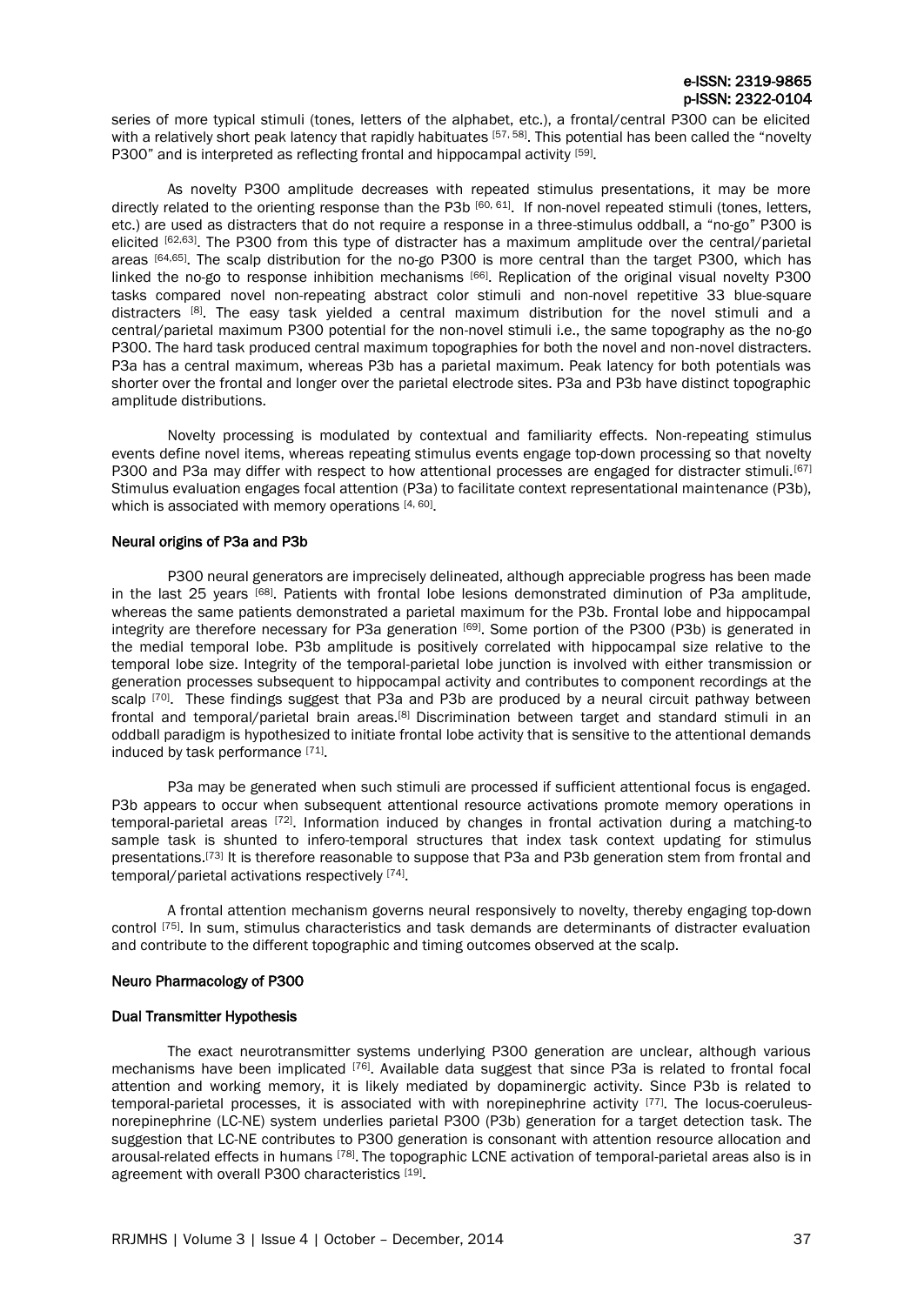### Clinical Relevance

- 1. *Alzheimer's disease*  P300 amplitude is found to be typically smaller and latency longer for Alzheimer's disease patients compared to unaffected controls [79,80]. P300 measures for Alzheimer's disease are relatively stable regardless of task or modality and can discriminate between Alzheimer's disease and controls at the group level [46].
- 2. *Alcoholism*  P300 amplitude is reduced and P300 latency is prolonged.[81] The explanation usually given is that alcoholic patients exhibit arousal, attentional and memory disturbances. P300 amplitude reduction could be related to family history of alcoholism. P300 amplitude is reduced in subjects at high risk for alcoholism compared to subjects at low risk [82].
- 3. *Schizophrenia* Earlier studies have shown lower P300 amplitude compared to controls because the task requires a cognitive effort that is impaired [83]. Recent studies has shown that in schizophrenic patients P300 amplitude is particularly lowered in the left temporal regions, and this finding is not influenced by medication of the patients [84]. This finding is probably due to reduction in the volume of gray matter in the left anterior Hippocampus – amygdala and the left superior temporal gyrus with enlargement of left sylvian fissure [85].
- 4. *Depression*  Earlier studies have found reduced P300 amplitude in depression. Information processing alterations found in depressions could be localised on preparations, selection and motor processes prolonged reaction time rather than on later stages of information processing as evidenced by normal P300 latency. A significant co relation was found between P300 amplitude and the suicidal risk scale [86].
- 5. *Post Traumatic Stress Disorder* Many studies have found lower P300 amplitude in patients as compared to controls who were exposed to a traumatic event without developing the disorder [87].
- 6. *Panic Disorder* A clinical feature of panic disorder is the loss in the capacity to integrate incoming information with a cognitive context. P300 amplitude is unpredictable in panic disorder [88]. P300 latency is found to be prolonged [89].

### Brain fingerprinting

Brain fingerprinting is a controversial [forensic science](http://en.wikipedia.org/wiki/Forensic_science) technique that uses [electroencephalography](http://en.wikipedia.org/wiki/Electroencephalography) to determine whether specific information is stored in a subject's brain. It does this by measuring electrical [brainwave](http://en.wikipedia.org/wiki/Neural_oscillation) responses to words, phrases, or pictures that are presented on a computer screen.

#### **History**

Farwell's brain fingerprinting originally used the well known [P300](http://en.wikipedia.org/wiki/P300_%28Neuroscience%29) brain response to detect the brain's recognition of the known information. Later, Farwell discovered the P300-MERMER "Memory and Encoding Related Multifaceted Electroencephalographic Response", which includes the P300 and additional features and is reported to provide a higher level of accuracy and statistical confidence than the P300 alone. Farwell and colleagues report less than 1% error rate in laboratory research and real-life field applications<sup>[90]</sup>.

#### **Technique**

The application of this in brain fingerprinting is to detect the P300 as a response to stimuli related to the crime or other investigated situation, e.g., a murder weapon, victim's face, or knowledge of the internal workings of a terrorist cell.[91] Because it is based on EEG signals, the system does not require the subject to issue verbal responses to questions or stimuli. The person to be tested wears a electrode cap with [EEG](http://en.wikipedia.org/wiki/Electroencephalography) recording electrodes that measure the **EEG** from several locations on the scalp. The subject views stimuli consisting of words, phrases, or pictures presented on a computer screen. Stimuli are of three types:

- "Irrelevant" stimuli that is irrelevant to the investigated situation and to the test subject.
- "Target" stimuli that are relevant to the investigated situation and are known to the subject, and
- "Probe" stimuli that are relevant to the investigated situation and that the subject denies knowing.

Probes contain information that is known only to the perpetrator and investigators and not to the general public or to an innocent suspect who was not at the scene of the crime. Before the test, the scientist identifies the targets to the subject, and makes sure that he/she knows these relevant stimuli. The scientist also makes sure that the subject does not know the probes for any reason unrelated to the crime, and that the subject denies knowing the probes. The subject is told why the probes are significant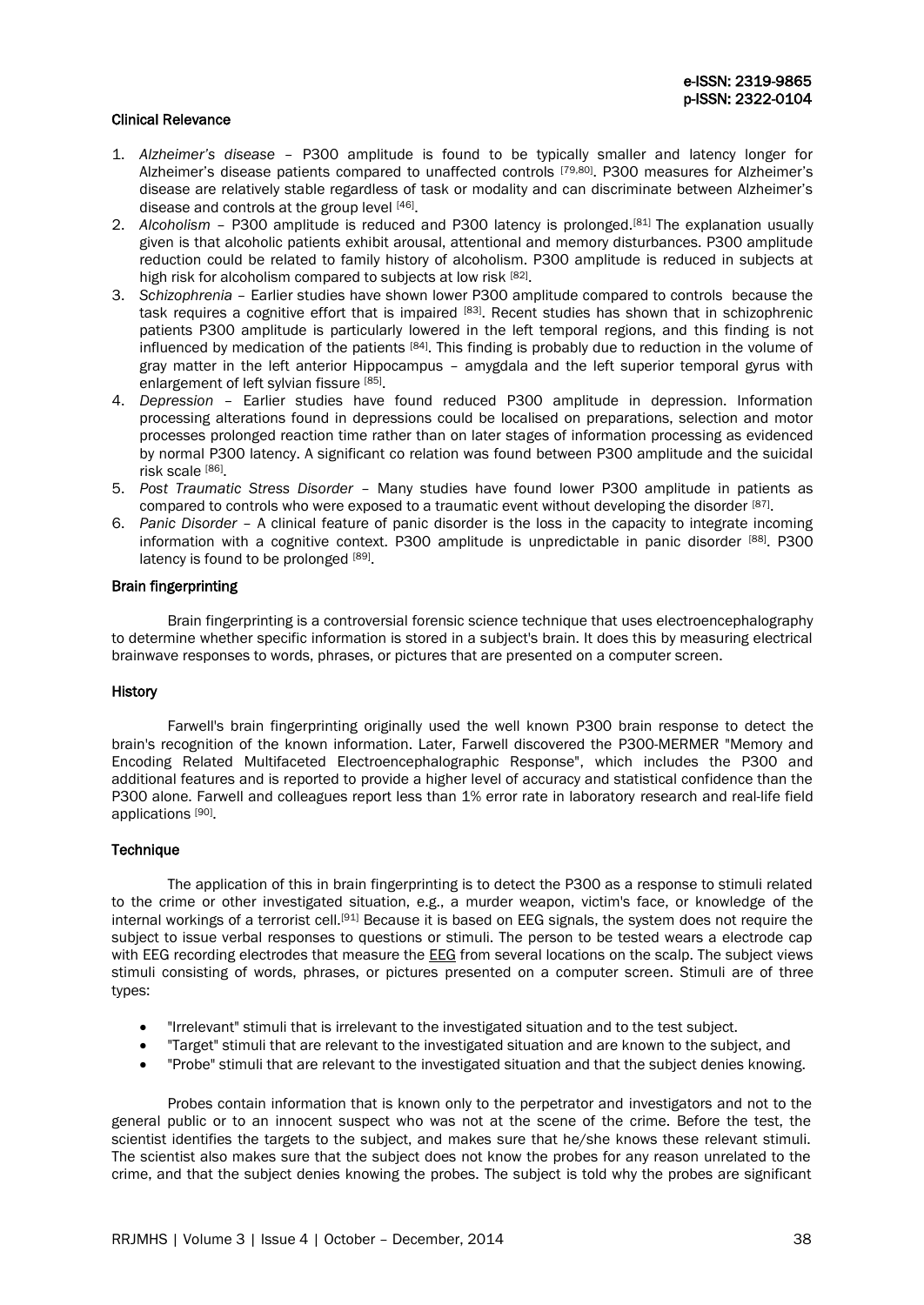(e.g., "You will see several items, one of which is the murder weapon"), but is not told which items are the probes and which are irrelevant [91].

Since brain fingerprinting uses cognitive brain responses, brain fingerprinting does not depend on the emotions of the subject, nor is it affected by emotional responses. Brain fingerprinting is fundamentally different from the [polygraph](http://en.wikipedia.org/wiki/Polygraph) (lie-detector), which measures emotion based physiological signals such as heart rate, sweating, and blood pressure. Also, unlike polygraph testing, it does not attempt to determine whether or not the subject is lying or telling the truth. Rather, it measures the subject's brain response to relevant words, phrases, or pictures to detect whether or not the relevant information is stored in the subject's brain [92].

By comparing the responses to the different types of stimuli, the brain fingerprinting system mathematically computes a determination of "information present" (the subject knows the crime-relevant information contained in the probe stimuli) or "information absent" (the subject does not know the information) and a statistical confidence for the determination. This determination is mathematically computed, and does not involve the subjective judgment of the scientist.

# **REFERENCES**

- 1. Patel SH, Azzam PN. Characterization of N200 and P300: Selected Studies of the Event-Related Potential. Int J Med Sci. 2005; 2(4):147-154.
- 2. Hansenne M, Event Related Brain Potentials in Psychopathology: Clinical & cognitive perspectives. Psychologica Belgica. 2006; 46-1/2: 5-36.
- 3. Campanella S & Philippot P. Insights from erps into emotional disorders: an affective neuroscience perspective. Psychologica Belgica. 2006; 46-1/2 : 37-53.
- 4. Polich J. Neuropsychology of P300. In S.J. Luck & E.S. Kappenman, Handbook of event-related potential components, Oxford University Press, in press, 2010.
- 5. Picton TP. The P300 wave of human event related potential. J Clin Neurosci. 1992; 9(4):456-479.
- 6. Sutton S, Braren M, Zubin J, & John ER. Evoked potential correlates of stimulus uncertainty. Science. 1965; 150: 1187-1188.
- 7. Polich J. Clinical application of the P300 event-related potential. Phys Med Rehabilit Clin. 2004; 15: 133-161.
- 8. Polich J. Overview of P3a and P3b. In J. Polich Ediors. Detection of change: Event related potential and fMRI findings. Kluwer Academic Press: Boston. p.83-98. 2003.
- 9. Goldstein A, Spencer KM, Donchin E. The influence of stimulus deviance and novelty on the P300 and Novelty P3. Psychophysiol. 2002; 39 (6):781–790.
- 10. Donchin E, Coles MGH. Is the P300 component a manifestation of context updating? Behavioural and Brain Sciences. 1988; 11: 357–374.
- 11. Maurage P, Philippot P, Verbank P, Noel X, Kornreich C, Hanak C. et al. Is the P300 deficit in alcoholism associated with early visual impairements(P100, N170)? An Oddball Paradigm Clinical Neurophysiology Nov. 2006. http;// www.Elsevier.com/locate/clinph. 2006.
- 12. Simons RF, Graham FK, Miles MA, Chen X. On the relationship of P3a and theNovelty-P3. Biolog Psychol. 2001; 56 (3): 207–218.
- 13. Spencer KM, Dien J, Donchin E. A componential analysis of the ERP elicited by novel events using a dense electrode array. Psychophysiol. 1999; 36 (3) : 409–414.
- 14. Spencer KM, Dien J, Donchin E. Spatiotemporal analysis of the late ERP responses to deviant stimuli. Psychophysiol. 2001; 38 (2): 343–358.
- 15. Goldstein A, Spencer KM, Donchin E. The influence of stimulus deviance and novelty on the P300 and Novelty P3. Psychophysiol. 2002; 39 (6): 781–790.
- 16. Johnson R. On the neural generators of the P300 component of the event-related potential. Psychophysiol. 1993; 30: 90-97.
- 17. Donchin E. Surprise!...Surprise? Psychophysiol. 1981; 18: 493-513.
- 18. Mecklinger A, & Ullsperger P. P3 varies with stimulus categorization rather than probability. Electroencephalogr Clin Neurophysiol. 1993; 86: 395-407.
- 19. Aston-Jones G, & Cohen JD. An integrative theory of locus coeruleus-norepinephrine function: adaptive gain and optimal performance. Ann Rev Neurosci. 2005; 28 : 403-450.
- 20. Kok A. Event-related potential (ERP) reflections of mental resources: A review and synthesis. Biol Psychol. 1997; 45: 19-56.
- 21. Rushby JA, Barry RJ, & Doherty RJ. Separation of the components of the late positive complex in an ERP dishabituation paradigm. Clin Neurophysiol. 2005; 116: 2363- 2380.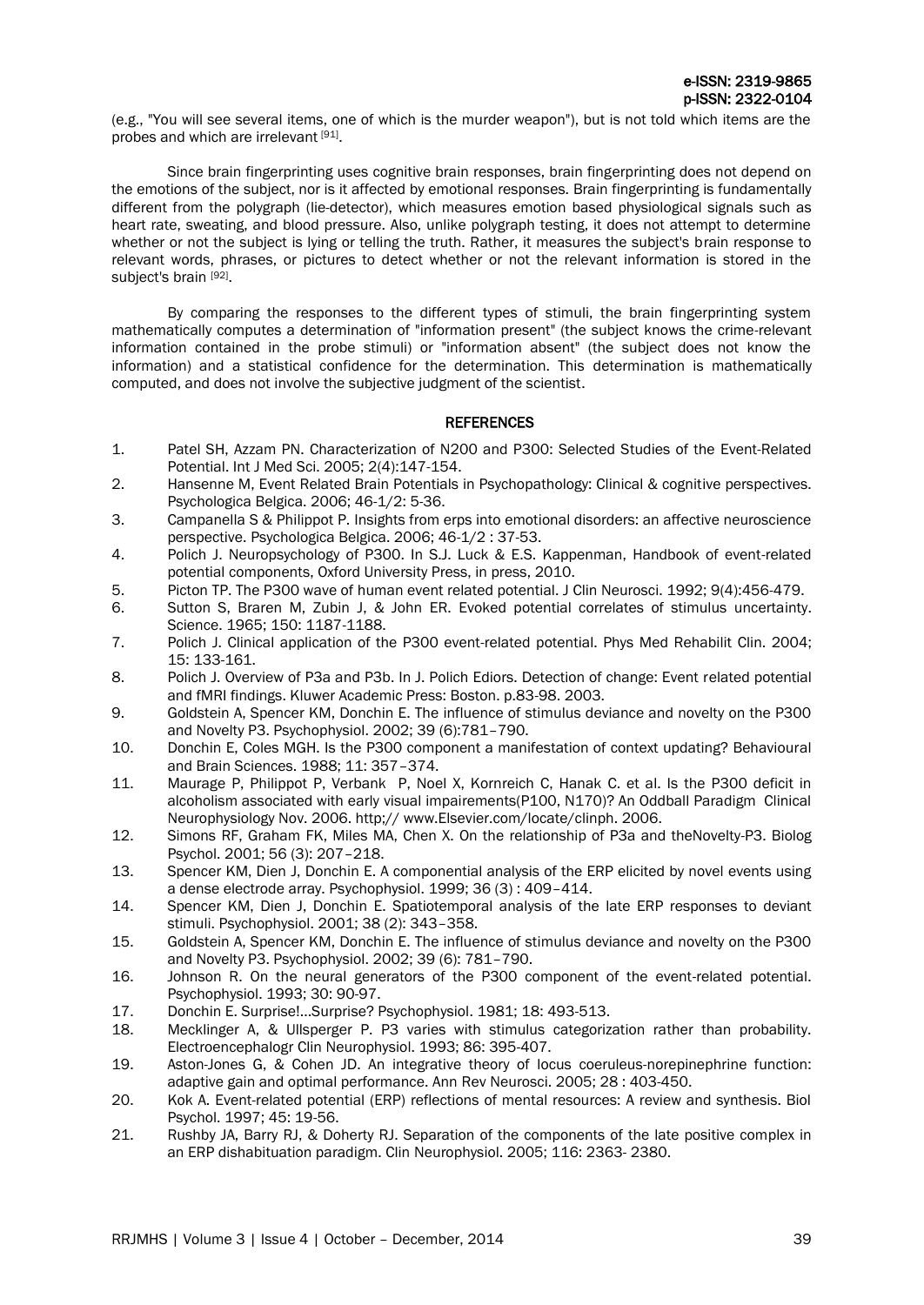- 22. Duncan-Johnson CC, & Donchi E. On quantifying surprise: The variation of event related potentials with subjective probability. Psychophysiol. 1977; 14: 456-467.
- 23. Squires K, Wickens C, Squires NK, & Donchin E. The effect of stimulus sequence on the waveform of the cortical event-related potential. Science. 1976; 193: 1142-1146.
- 24. Leuthold H, & Sommer W. Stimulus presentation rate dissociates sequential effects in event related potentials and reaction times. Psychophysiol. 1993; 30: 510-517.
- 25. Sommer W., Matt J., & Leuthold H. Consciousness of attention and expectancy as reflected in event-related potentials and reaction times. J Exp Psychol. 1990; 16: 902-915.
- 26. Fabiani M, Karis D, & Donchin E. Effects of mnemonic strategy manipulation in a von Restorff paradigm. Electroencephalogr Clin Neurophysiol. 1990; 75: 22-35.
- 27. Pashler H. Dual-task interference in simple tasks: Data and theory. Psychol Bull. 1994; 116: 220- 244
- 28. Gonsalvez CJ, & Polich J. P300 amplitude is determined by target-to-target interval. Psychophysiol. 2002; 39: 388-396.
- 29. Kutas M, McCarthy G, & Donchin E. Augmenting mental chronometry: The P300 as a measure of stimulus evaluation. Science. 1977; 197: 792-795.
- 30. Magliero A, Bashore T, Coles MGH, & Donchin E. On the dependence of P300 latency on stimulus evaluation processes. Psychophysiol. 1984; 21: 171.
- 31. Conroy MA, & Polich J. Normative variation of P3a and P3b from a large sample (N=120): Gender, topography, and response time. J Psychophysiol. 2007;21: 22-32.
- 32. Polich J, & Margala C. P300 and probability: Comparison of oddball and single-stimulus paradigms. Int J Psychophysiol. 1997; 25: 169-176.
- 33. Renault B, Ragot R, Lesèvre N, & Remond A. Onset and offset of brain events as indexes of mental chronometry. Science. 1982; 215: 1413-1415.
- 34. Ritter W, Simson R, Vaughan H, & Macht M. Manipulation of event related potential manifestations of information processing stages. Science. 1983; 218: 909-911.
- 35. Verleger R, Jaśkowskis P, & Wascher E. Evidence for an integrative role of P3b in linking reaction to perception. J Psychophysiol. 2005; 19: 150-150.
- 36. Pelosi L, Holly M, Slade T, Hayward M, Barrett G, & Blumhardt L. Event related potential (ERP) correlates of performance on intelligence tests. Electroencephalogr Clin Neurophysiol. 1992; 84: 515-520.
- 37. Houlihan M, Stelmack R, & Campbell K. P300 and cognitive ability: Assessing the roles of processing speed, perceptual processing demands, and task difficulty. Intelligence. 1998; 26: 9- 25.
- 38. Reinvang I. Cognitive event-related potentials in neuropsychological assessment. Neuropsychol Rev. 1999; 9: 231-248.
- 39. Howard L, & Polich J. P300 latency and memory span development. Develop Psychol. 1985; 21: 283-289.
- 40. Polich J, Ladish C, & Burns T. Normal variation of P300 in children: Age, memory span, and head size. Int J Psychophysiol. 1990; 9: 237-248
- 41. Fjell AM, & Walhovd KB. P300 and neuropsychological tests as measures of aging: Scalp topography and cognitive changes. Brain Topography. 2001; 14: 25-40.
- 42. Polich J, & Heine MRD. P300 topography and modality effects from a single stimulus paradigm. Psychophysiol. 1996; 33: 747-752.
- 43. O'Donnell B, Friedman S, Swearer J, & Drachman D. Active and passive P3 latency and psychometric performance: Influence of age and individual differences. Int J Psychophysiol. 1992; 12: 187-195.
- 44. Polich J, Ladish C, & Burns T. Normal variation of P300 in children: Age, memory span, and head size. Int J Psychophysiol. 1990; 9: 237-248
- 45. Bashore TR, & Ridderinkhof KR. Older age, traumatic brain injury, and cognitive slowing: Some convergent and divergent findings. Psycholog Bull. 2002: 151-198.
- 46. Rossini PM, Rossi S, Babiloni C, & Polich J. Clinical neurophysiology of aging brain: From normal aging to neurodegeneration. Progr Neurobiol. 2007; 83: 375-400.
- 47. Langrova J, Kremlacek J, Kuba M, Z Kubova, Szanyi J. Gender impact on Electrophysiological activity of the brain. Physiol Res. 2012;61(2):119- 127.
- 48. Wesensten N, & Badia P. Time of day and semantic category effects on late components of the visual ERP. Biol Psychol. 1992; 33: l73-193.
- 49. Baldeweg T, Ullsperger P, Pietrowsky R, Fehm HL, 8c Born J. Event-related brain potential correlates of self-reported hunger and satiety. Psychophysiol. 1993; 30: 23-29.
- 50. Deldin P, Duncan C, & Miller G. Light, gender and P300. Biol Psychol. 1994; 39: 15-28.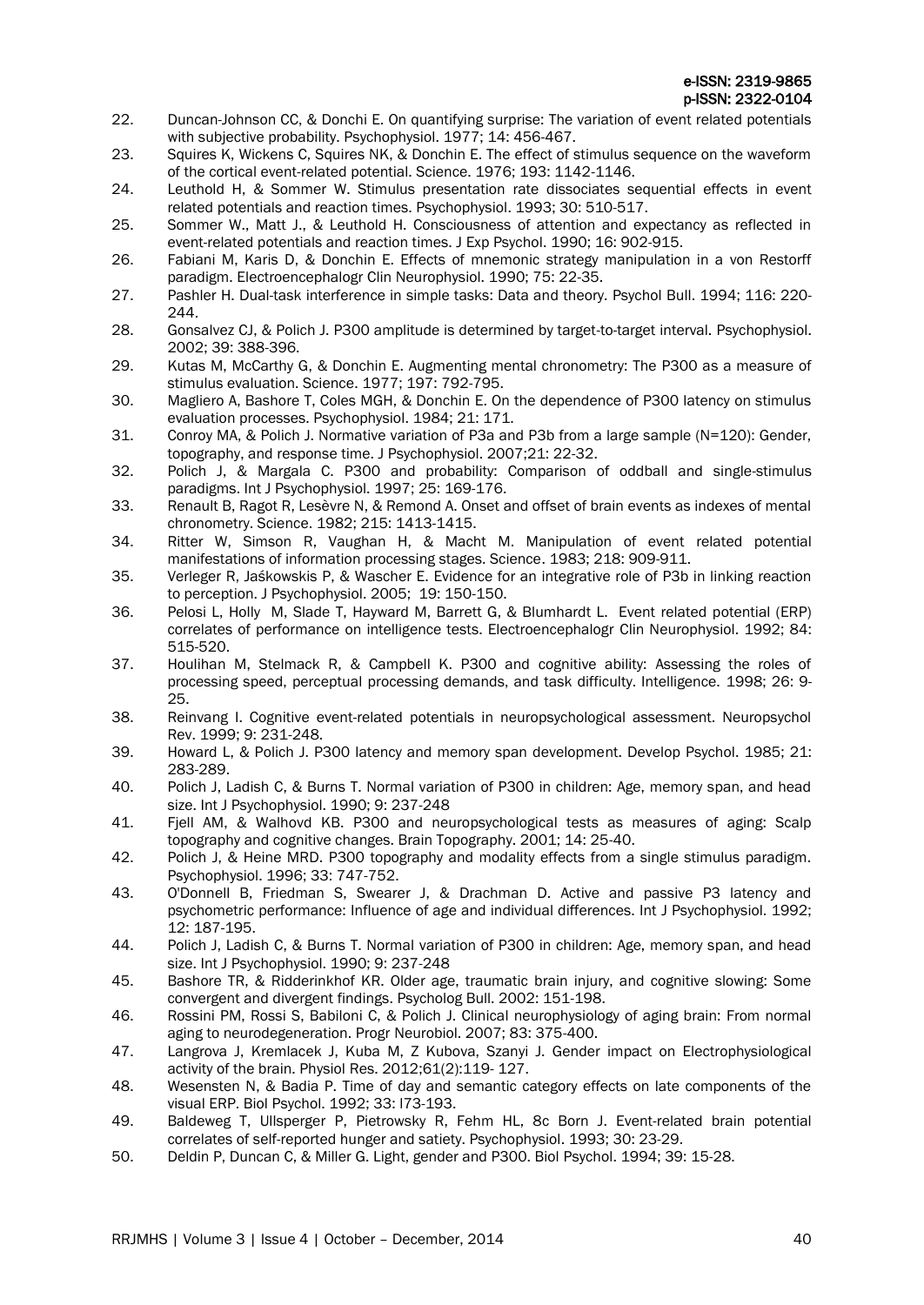- 51. Johnston VS, & Wang X-T. The relationship between menstrual phase and the P3 component of ERPs. Psychophysiol. 1991; 28: 400-409.
- 52. Bashore TR, & Goddard PH. Preservative and restorative effects of aerobic fitness on the age related slowing of mental speed. In J. Cerella, J. Rhybash and W. Hoyer Editors, Adult Information Processing: Limits on Loss. New York: Academic Press. p. 205-228:1993.
- 53. Broughton RJ, & Aguirre M. Differences between REM and NREM sleepiness measured by eventrelated potentials (P300, CNV), MSLT and subjective estimate in narcolepsy-cataplexy, Electroencephalogr Clin Neurophysiol. 1987. Oct;67(4):317-26.
- 54. Lorist MM, Snel J, & Kok A. Influence of on information processing stages in well rested and fatigued subjects. Psychopharmacol. 1994; 113: 411-421.
- 55. Pritchard W.S. Electroencephalographic effects of cigarette smoking. Psychopharmacol. 1991; 104: 485-490.
- 56. Knott V.J. Neurophysiological aspects of smoking behavior: a neuroelectric perspective. Brirish J Addiction. 1991; 86: 511-515.
- 57. Courchesne E., Hillyard S.A., & Galambos R. Stimulus novelty, task relevance, and the visual evoked potential in man. Electroencephalogr Clin Neurophysiol. 1975; 39: 131-143.
- 58. Knight RT. Decreased response to novel stimuli after prefrontal lesions in man. Electroencephalogr Clin Neurophysiol. 1984; 59: 9-20.
- 59. Knight RT. Contribution of human hippocampal region to novelty detection. Nature. 1996; 383: 256-259.
- 60. Kok A. On the utility of P3 amplitude as a measure of processing capacity. Psychophysiol. 2001; 38: 557-577.
- 61. Rushby JA, Barry RJ, & Doherty RJ. Separation of the components of the late positive complex in an ERP dishabituation paradigm. Clin Neurophysiol. 2005; 116: 2363- 2380.
- 62. Kok A. Effects of degradation of visual stimulation on components of the event-related potential (ERP) in go/nogo reaction tasks. Biol Psychol. 1986; 23: 21-38.
- 63. Pfefferbaum A, Ford JM, Weller BJ, & Kopell BS. ERPs to response production and inhibition. Electroencephalogr Clin Neurophysiol. 1985; 60: 423-434.
- 64. Falkenstein M, Hoormann J, & Hohnsbein J. ERP components in go/no-go tasks and their relation to inhibition. Acta Psychologica.1999; 101: 267-291.
- 65. Katayama J, & Polich J. P300 from one-, two-, and three-stimulus auditory paradigms. Int J Psychophysiol. 1996; 23: 33-40.
- 66. Azizian A, Freitas AL, Watson TD, & Squires NK. Electrophysiological correlates of categorization: P300 amplitude as an index of target similarity. Biol Psychol. 2006; 71: 278-288.
- 67. Chong H, Riis J, McGinnis SM, Williams DM, Holcomb PJ, & Daffne KR. To ignore or explore: Topdown modulation of novelty processing. J Cogn Neurosci. 2008;20: 120-134.
- 68. Linden D. The P300. Where in the brain it is produced and what does it tell us. The Neuroscientist; 6 : 563-576.
- 69. Knight RT. Contribution of human hippocampal region to novelty detection. Nature. 1996; 383: 256-259.
- 70. Yamaguchi S, & Knight RT. Effects of temporal-parietal lesions on the somato sensory P3 to lower limb stimulation. Electroencephalogr Clin Neurophysiol. 1992; 84: 139-148.
- 71. Posner MI & Dehaene S. Attentional networks. Trends Neurosci. 1994; 17: 75-79.
- 72. Brázdil M., Rektor I., Daniel P., Dufek M., & Jurak P. Intra cerebral event-related potentials to sub threshold target stimuli. Clin Neurophysiol. 2001; 112: 650- 661.
- 73. Desimone R., Miller, E.K., Chelazzi L., & Lueschow A. Multiple memory systems in visual cortex. In M.S. Gazzaniga Editor. The cognitive neurosciences Cambridge, Mass: MIT Press p. 475-486; 1995.
- 74. Kirino E, Belger A, Goldman-Rakic P, & McCarthy G. Prefrontal activation evoked by infrequent target and novel stimuli in a visual target detection task: An event-related functional magnetic resonance study. J Neurosci. 2000; 20:6612-6618.
- 75. Kiehl KA, Stevens MC, Laurens KR, Pearlson G, Calhoun VD, & Liddle PF. An adaptive reflexive processing model of neurocognitive function: supporting evidence a large scale (n=100) fMRI study of an auditory oddball task. Neuroimage. 2005;25:899- 915.
- 76. Hansenne M. The P300 cognitive event-related potential. II. Individual variability. Neurophysiologie Clinique/Clinical Neurophysiology. 2000; 30 : 211-231.
- 77. Nieuwenhuis S, Aston-Jones G, & Cohen J. Decision making, the P3, and the locus coeruleus norepinephrine system. Psychol Bull. 2005; 131: 510-532.
- 78. Intriligator JM, & Polich J. On the relationship between EEG and ERP variability. Int J Psychophysiol. 1995; 20 : 59-74.